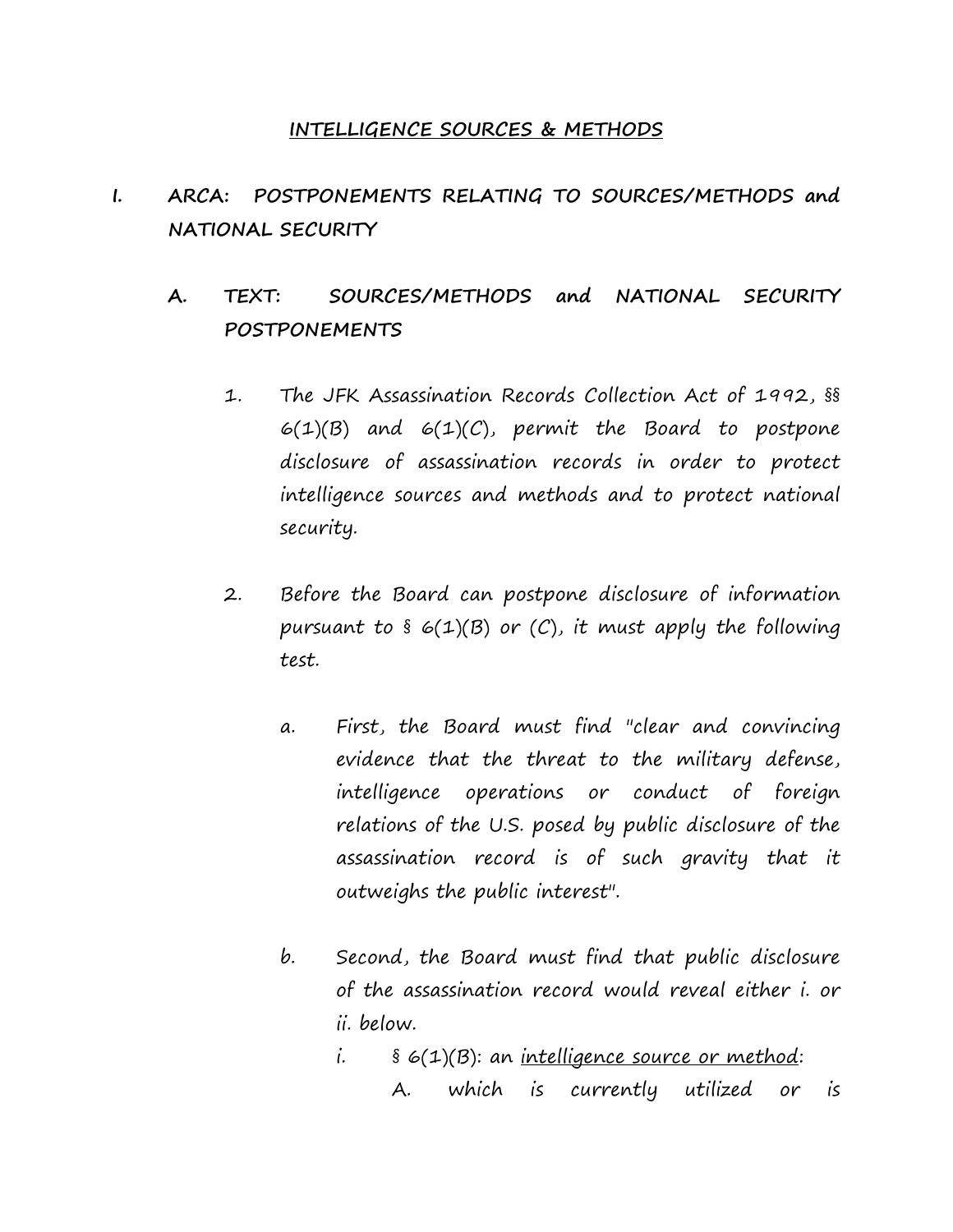reasonably expected to be utilized by the U.S. government

- B. and, which has not been "officially disclosed"
- C. and, disclosure would interfere with the conduct of intelligence activities.
- ii. OR,  $\S$   $\epsilon(1)(C)$ : a matter currently relating to military defense, intelligence or foreign relations,
	- A. and, would <u>demonstrably impair the</u> national security.

## **B. LEGISLATIVE HISTORY on SOURCES/METHODS**[1](#page-1-0)

- 1. The Senate expressly considered the issue of how broadly the Board should construe the term "intelligence sources and methods" for purposes of ARCA. See, S. Rep. No. 328, 102nd Cong., 2nd Sess. 28 (1992), 1992 U.S.C.C.A.N. 2977. The
	- a. Given that "intelligence sources and methods" have previously included sources such as newspapers, libraries, photography and listening devices on telephones, Congress intended for the ARRB to

i<br>I

<span id="page-1-0"></span><sup>&</sup>lt;sup>1</sup>This outline does not contain a full analysis of the legislative history of ARCA, FOIA or the National Security Act of 1947. Eric Scheinkopf and Chris Barger have been reviewing the legislative history surrounding "sources and methods" questions. However, this outline does refer to some of the relevant legislative history.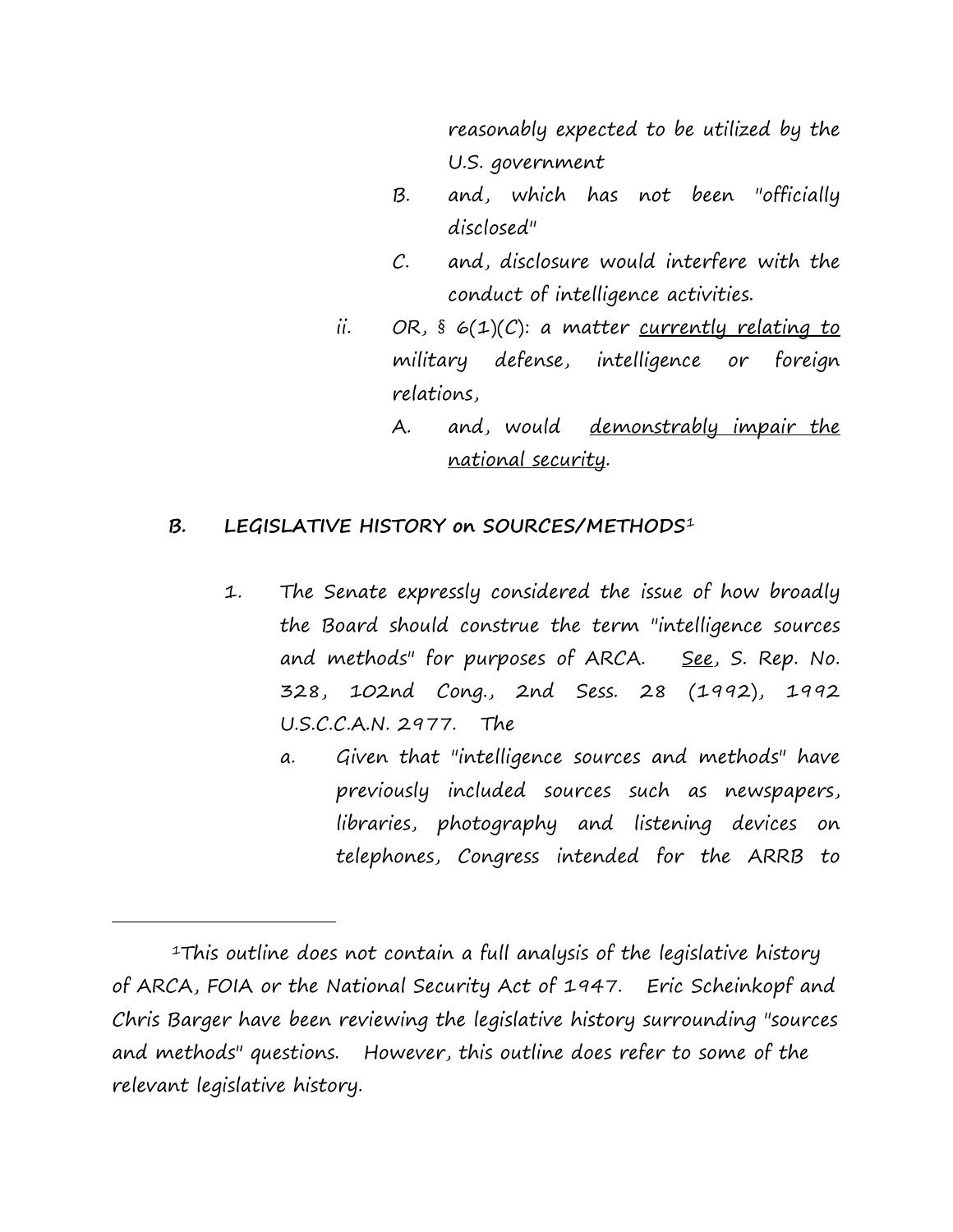consider a variety of factors in deciding the sources and methods question, including:

- **i. age of the record** (See discussion below.)
- **ii. whether the use of the particular source or method is already well-known to the public**  (See discussion below.)
- **iii. whether the source or method at issue is inherently secret or whether the information collected was what was secret.**

#### **II. AGENCY POSITIONS ON DISCLOSURE OF SOURCES/METHODS**

**A. CIA**

#### 1. Public Sources of Information

a. The CIA gleans information from a number of publicly available sources, including libraries, telephone books and the like. The CIA takes the position that these sources are "intelligence sources and methods" and should be withheld from public disclosure. The agency's position, upheld by courts in the FOIA context, is that foreign governments can learn a lot about CIA activities simply by knowing the public sources of information that interest the agency.CIA v. Sims, 471 U.S. 159, 105 S.Ct. 1881, 1891-1892 (1985).

#### 2. Seemingly Innocuous Information (The "mosaic" approach)

a. Although many of the CIA's "sources and methods" seem to be unmeaningful or nonsensitive in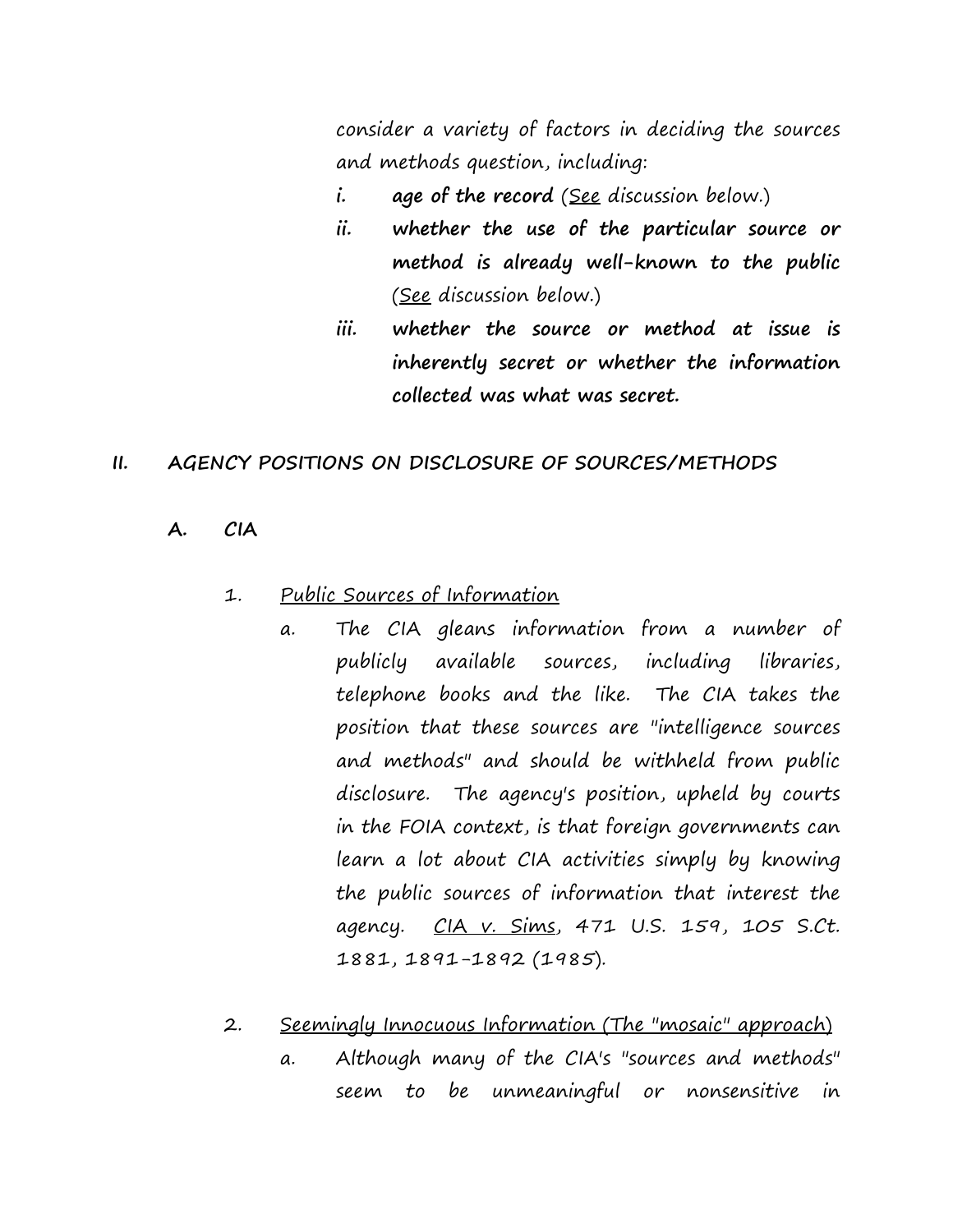themselves, the CIA protects these sources pursuant to the "mosaic" theory. In other words, each piece of information, when combined with other pieces of information, may be meaningful to hostile intelligence services. CIA v. Sims, 105 S.Ct. at 1892-1893; Gardels v. CIA, 689 F.2d 1100, 1106 (D.C. Cir. 1982).

b. In <u>Sims</u>, the Court held that the practical reality of intelligence work is that "it often involves seemingly innocuous sources as well as unsuspecting individuals who provide valuable intelligence information." CIA v. Sims, 105 S.Ct. at 1891. If the CIA were to identify the "innocuous" sources it uses, it could "tip-off" a foreign government as to "what areas the CIA is interested in and upon which it is focusing its resources." Allen v. Dept. of Defense, 658 F. Supp. 15, 19 (D.D.C. 1986) (court quoted the "Dube Declaration", prepared by an Information Review Officer for the Directorate of Operations, CIA).

## 3. Preserving the Appearance of Confidentiality

a. The CIA seeks to protect the "appearance of confidentiality", claiming that it is essential to effective gathering of intelligence and operating our foreign intelligence service. See, Fitzgibbon v. CIA, 911 F.2d 755, 763-764 (D.C. Cir. 1990); CIA v. Sims , 105 S.Ct. U.S. at 1891. "The CIA would find it difficult or impossible to recruit new intelligence sources absent such guarantees [of confidentiality], made and then kept by the CIA."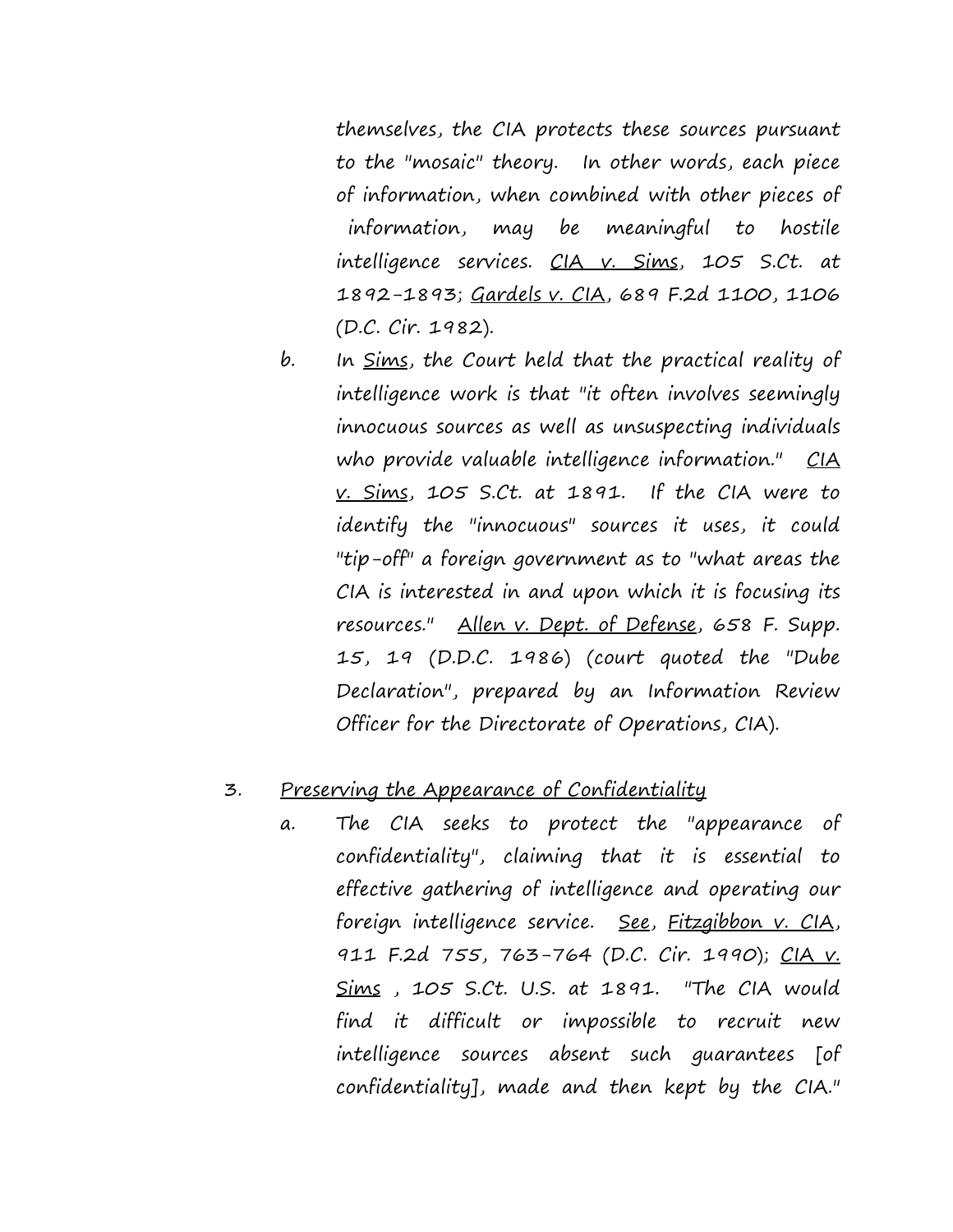#### Allen v. Dept. of Defense, 658 F. Supp. at 19.

- 4. Non-Official Disclosures (Congressional disclosures, former agent publications, etc...):
	- a. According to the CIA, even if reliable sources have disclosed certain information, an "official disclosure" by the CIA can cause great damage to national security. This outline covers the effect of information that the CIA has not "officially disclosed", but which exists in the "public domain". Even where a fact is obviously true or where the CIA has, for instance, preapproved a former agent's publication, the CIA takes the position that official disclosures are potentially dangerous. "[M]ost governments do not officially acknowledge the existence of their intelligence services," and even though certain relationships (such as those between U.S. and foreign intelligence) may be widely reported, "they are not officially acknowledged, since the government adversely affected would be forced to take some official action in retaliation." Afshar v. Dept. of State, 702 F.2d 1125, 1131 fn. 7 (D.C. Cir. 1983) (CIA filed affidavit with court explaining policies for non-disclosure).

#### 5. Effect of Similar Prior Disclosures

a. The CIA will sometimes release certain information in order to "send a message" to "allies or adversaries". The CIA takes the position that such decisions are strategic and that releases of such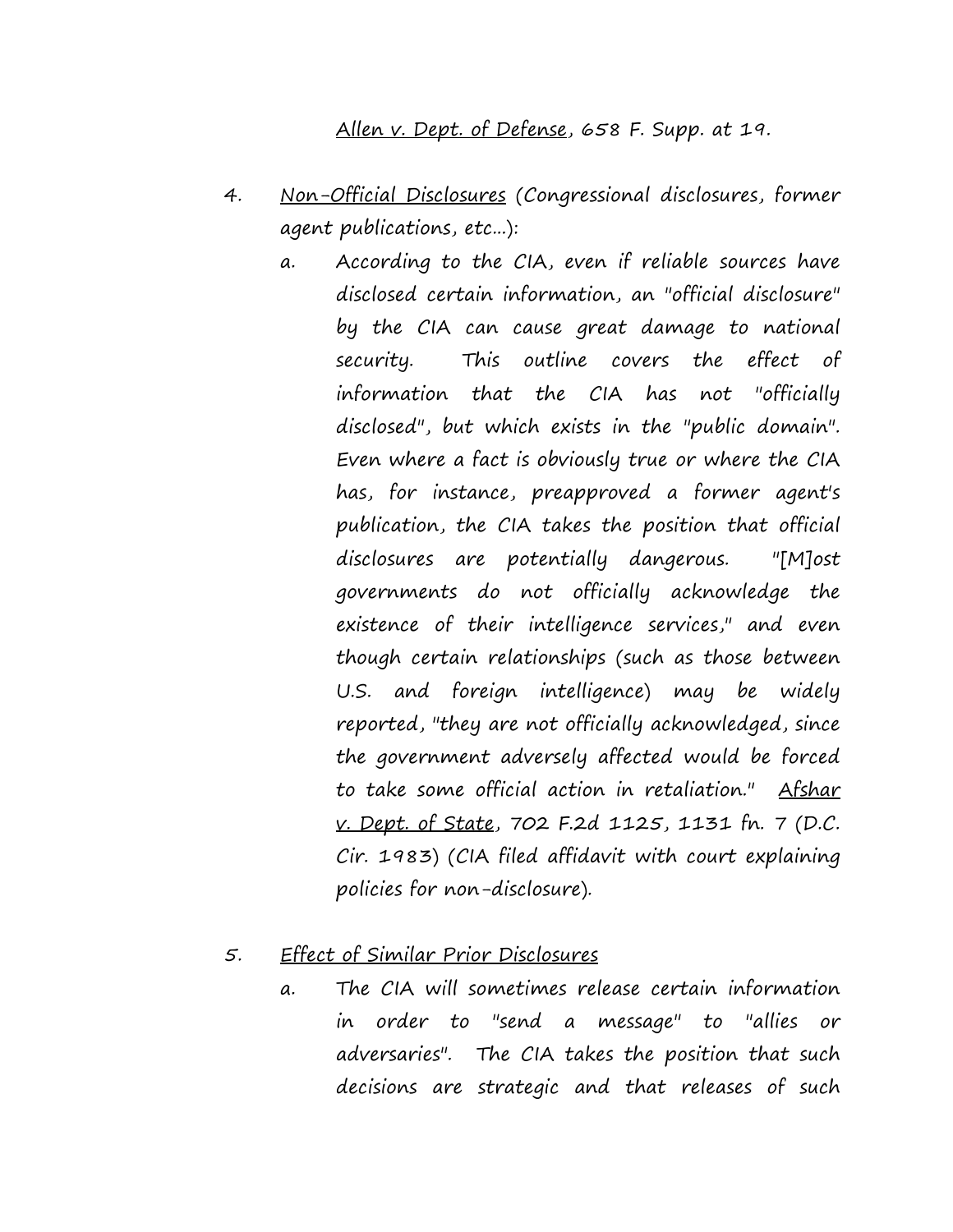information should not require the CIA to release similar information. CIA v. Sims, 105 S.Ct. at 1893.

#### 6. "Keep Foreign Governments Guessing" Approach

- a. The CIA seeks to protect its intelligence sources and methods, in part, to keep foreign governments uncertain as to which communications the CIA does, in fact, monitor.
- b. In Fitzgibbon v. CIA, the DCI gave the following statement to the D.C. district court:

[D]isclosure [of intelligence methods] would directly permit hostile governments to either neutralize [the disclosed methods] or utilize them as a vehicle for disinformation. Hostile intelligence services and governments are not omnipotent; they cannot watch all potential sources and guard against all possible methods of collection. For example, the procedure of monitoring international telecommunications is one of the most simple intelligence collection methods, but its superb utility stems from the sole fact that hostile powers do not know which communications are seized and which channels are open to compromise. Therefore, protection of the fact of CIA use of even the simplest methods in certain situations keeps this Nation's adversaries guessing as to the goals of U.S. intelligence activities and the means of carrying them out. 911 F.2d 755, 763 (D.C. Cir. 1990)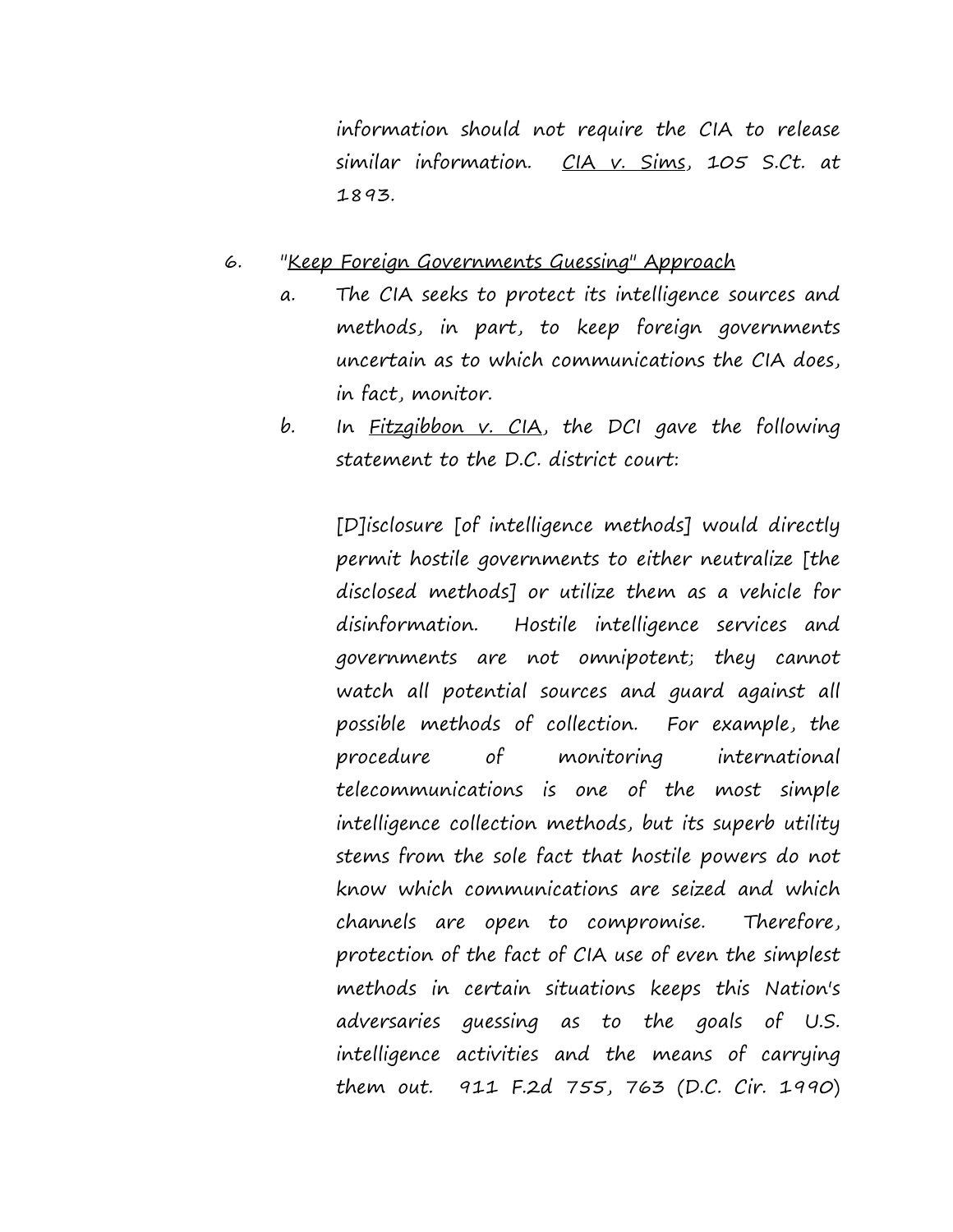(DCI's statement to district court reprinted in D.C. Cir. opinion).

See also, Military Audit Project v. Casey, 656 F.2d 724, 741-45 (D.C. Cir. 1981) (lack of official disclosure can leave foreign intelligence services guessing as to whether information is true.)

#### **B. FBI**

1. Generally, the FBI echoes the CIA's positions on protecting sources and methods. However, because the CIA deals with (and against) foreign governments in a more extensive manner than does the FBI, the CIA seems to have more latitude in protecting sources and methods than the FBI.

#### 2. The "Mosaic Approach"

a. The FBI seeks to protect intelligence sources and methods on the basis of the "mosaic" approach outlined above in the CIA section. In National Security Archive v. FBI, 759 F. Supp. 872 (D.D.C. 1991) (SW represented plaintiff), the FBI explained its "mosaic" analysis:

Mosaic analysis is an elimination of common denominator deductive process ... whereby a trained hostile analyst, through review of innocuous type pieces of information within a document or series of documents, will draw accurate conclusions ... and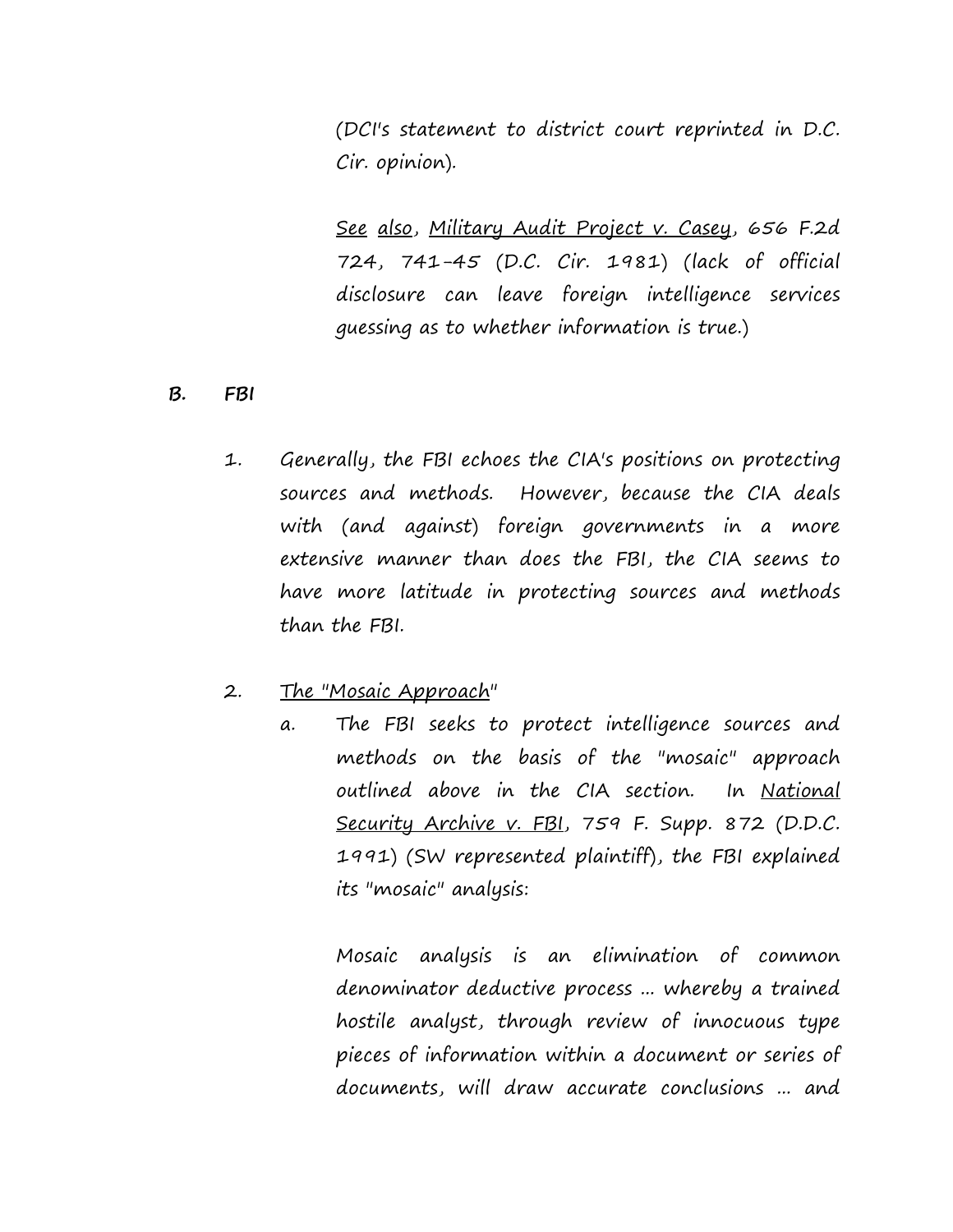determine the identity of a specific intelligence source, method or activity. Id. at 877 (from FBI "Pruett Declaration").

The court supported the FBI's position and allowed the agency to withhold seemingly innocuous information based upon the "mosaic" analysis.

b. Not surprisingly, agencies often argue the mosaic theory of intelligence in trying to protect their cryptography. <u>Id.</u> at 877.

## 3. Targets of Investigations

a. The FBI maintains that it must withhold information regarding the type of target it pursues. If hostile intelligence services know what types of targets the FBI investigates, the hostile intelligence service might "determine the criteria utilized by the FBI to decide what actions by a specific individual warrant the commencement of an investigation." National Security Archive v. FBI, 759 F. Supp. at 877 (from FBI "Pruett Decl.").

#### **III. FOIA**

#### **A. POLICIES/IMPORTANT DIFFERENCES FROM ARCA**

1. FOIA mandates public disclosure of government information, as does ARCA. However, in FOIA cases addressing the national security exemption and the sources and methods exemption, courts accord great deference to agency determinations of what information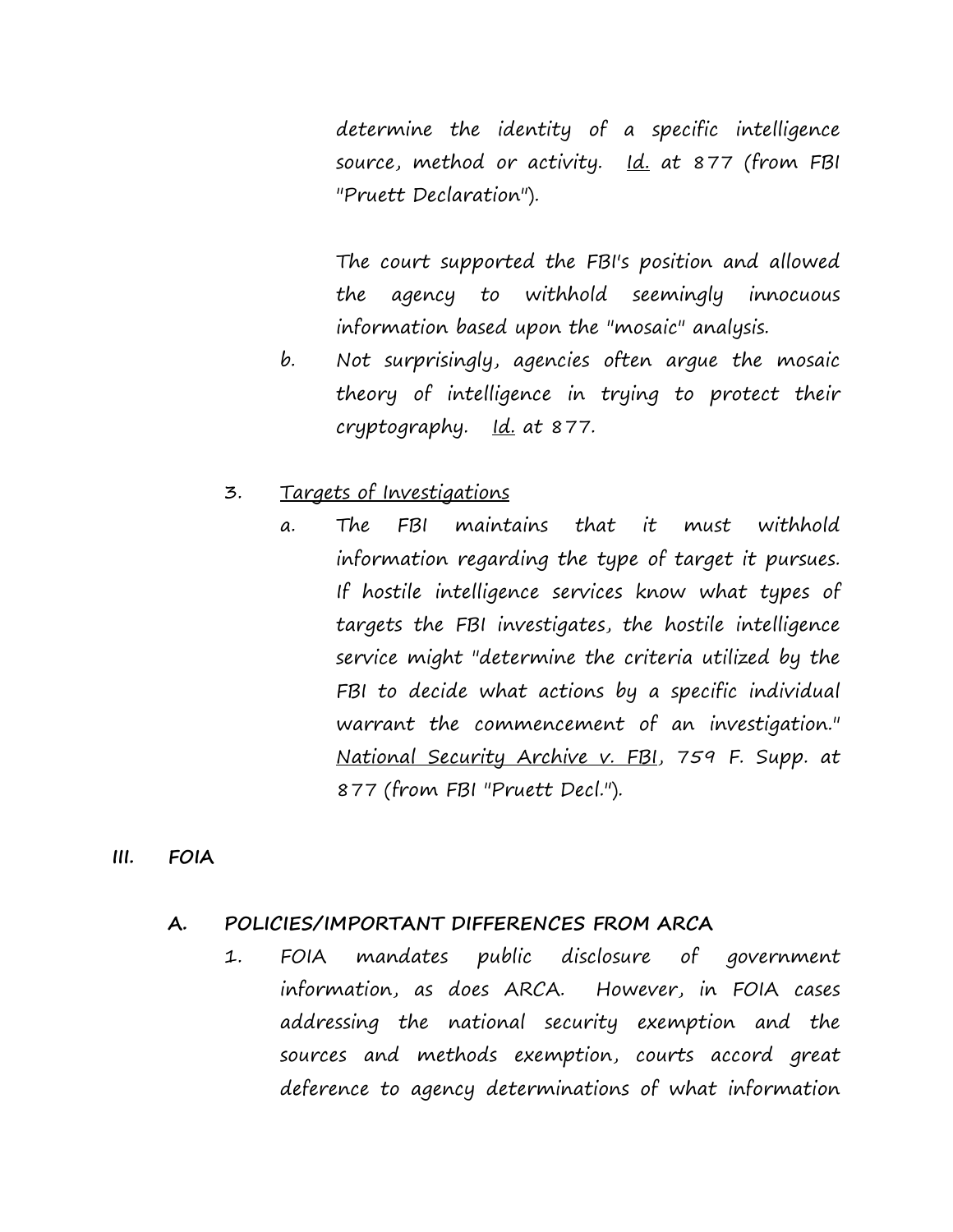the agency must withhold. Under ARCA, the Board will not be according the same deference to agency determinations.

2. Because the statutory and regulatory language of FOIA and ARCA are similar, interpretations of FOIA law can guide the Board in its decision-making.

### **B. FOIA FRAMEWORK**

1. FOIA mandates public disclosure of government information, but agencies may withhold documents from FOIA requests if they can prove that a particular statutory exemption covers the information requested.

## **2. "EXEMPTION 1"**

i<br>I

- a. FOIA exemption (b)(1) permits an agency to withhold materials that are:
	- (A) specifically authorized under criteria established by an Executive Order to be kept secret in the interest of national defense or foreign policy, and
	- (B) are in fact properly classified pursuant to such Executive Order. 5 U.S.C. § 552(a)(1).
- b. The Executive Order currently in effect<sup>[2](#page-8-0)</sup> expressly covers "sources and methods"

<span id="page-8-0"></span> 2 The current Executive Order was signed by President Reagan in 1982. President Clinton is currently considering a new Executive Order which could dramatically change the scope of FOIA's exemption 1.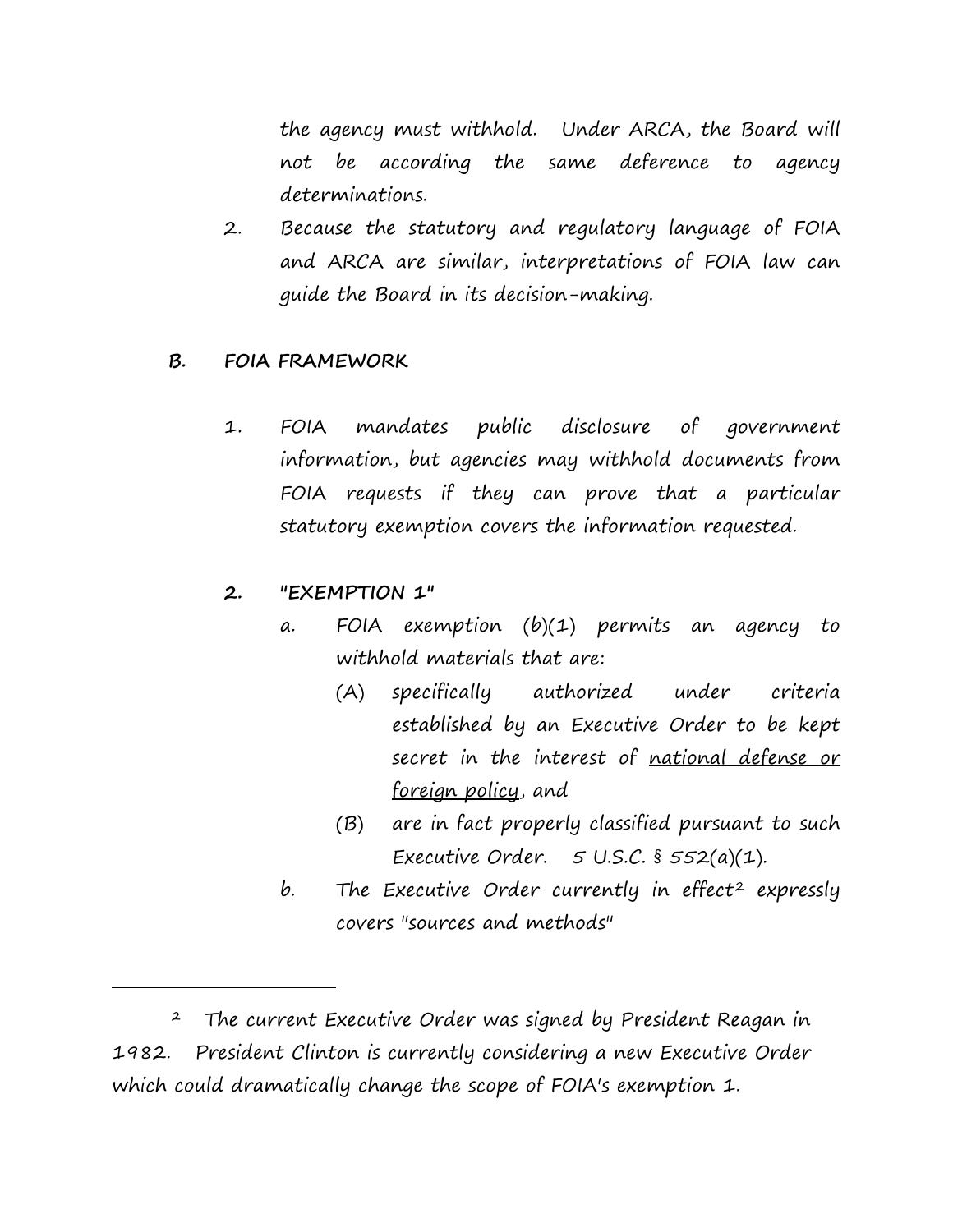- i. Exec. Order No. 12, 356, 47 Fed. Reg. 14, 874 (1982), § 1.3(b), allows agencies to classify information that, "by itself or in the context of other information, reasonably could be expected to cause damage to the national security." Particular categories include information concerning "intelligence sources or ... methods" and intelligence activities (§ 1.3(a)(4)) and foreign government information  $(§ 1.3(a)(3)).$
- c. As a historical note, at least one commentator has noted that FOIA exemption  $(b)(1)$  is the strongest and oldest of the grounds for nondisclosure of information. Military and state secrets have been considered confidential as a matter of the powers of the state for centuries. James T. O'Reilly, Federal Information Disclosure, § 11.01 at 11-2 (1990). On the other hand, O'Reilly recognizes that agencies have abused the exception by overclassifying information in order to avoid embarrassment to the agency.

#### **3. "EXEMPTION 3" and §403(d)(3)**

- a. FOIA Exemption 3 allows agencies to withhold information that is "specifically exempted from disclosure by statute".  $5 \text{ U.S.C.}$  §  $552(b)(3)$ .
- b. The National Security Act of 1947 is such a withholding statute, authorizing the DCI to protect records involving intelligence sources and methods. 50 U.S.C. § 403(d)(3) (1982). The vast majority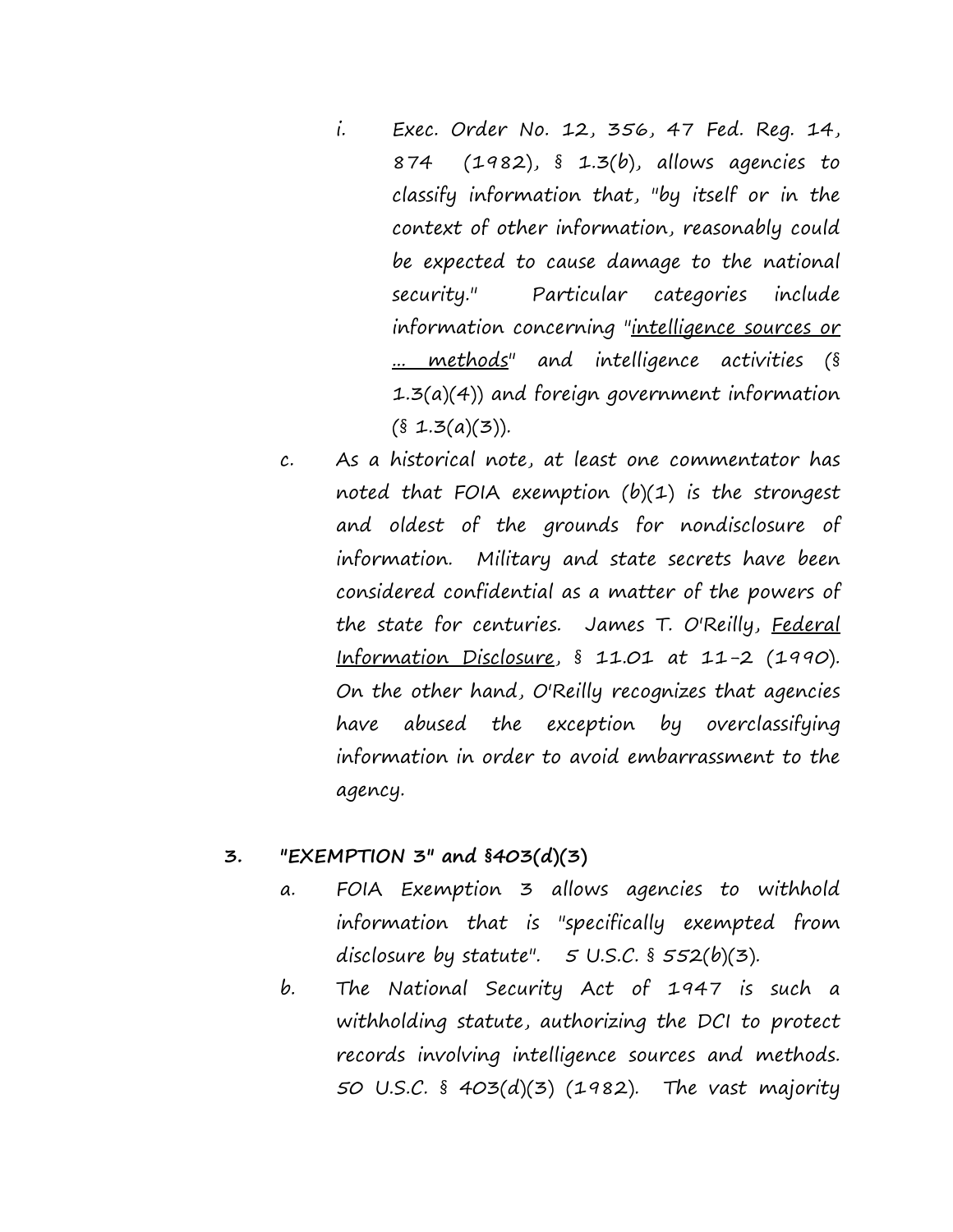of case law interpreting the phrase "intelligence sources and methods", including CIA v. Sims and its progreny, arises out of disputes over the scope of §  $403(d)(3)$ .

#### **4. "EXEMPTION 7"**

- a. The government may withhold "records compiled for law enforcement purposes", but only to the extent that the information fits into specific categories (A) through (F).  $5 \text{ U.S.C.}$   $\frac{5}{5}$   $552(b)(7)(A)-(F)(1988).$ <sup>[3](#page-10-0)</sup>
	- i. 7(E) allows agencies to withhold documents which "would disclose techniques and procedures for law enforcement investigations ...."
		- A. Exemption 7(E) is only available for techniques not generally known to the public. Nat'l Security Archive v. FBI, 759 F. Supp at 885.
- **C. ISSUES COMMON TO ARCA & FOIA**

<span id="page-10-0"></span>i<br>I

- **1. DEFINITION of "INTELLIGENCE SOURCE OR METHOD"; CIA v. SIMS**
	- a. CIA v. Sims, 471 U.S. 159, 105 S.Ct 1881 (1985), is the controlling case in FOIA law on the

<sup>&</sup>lt;sup>3</sup>Courts have rejected FBI attempts to withhold information concerning its counterintelligence activities using FOIA exemption 7(A), which allows agencies to withhold information which "could reasonably be expected to interfere with enforcement proceedings." Rather, the FBI must proceed under FOIA exemption 1. National Security Archive v. FBI, 759 F. Supp. 872, 883 (D.D.C. 1991).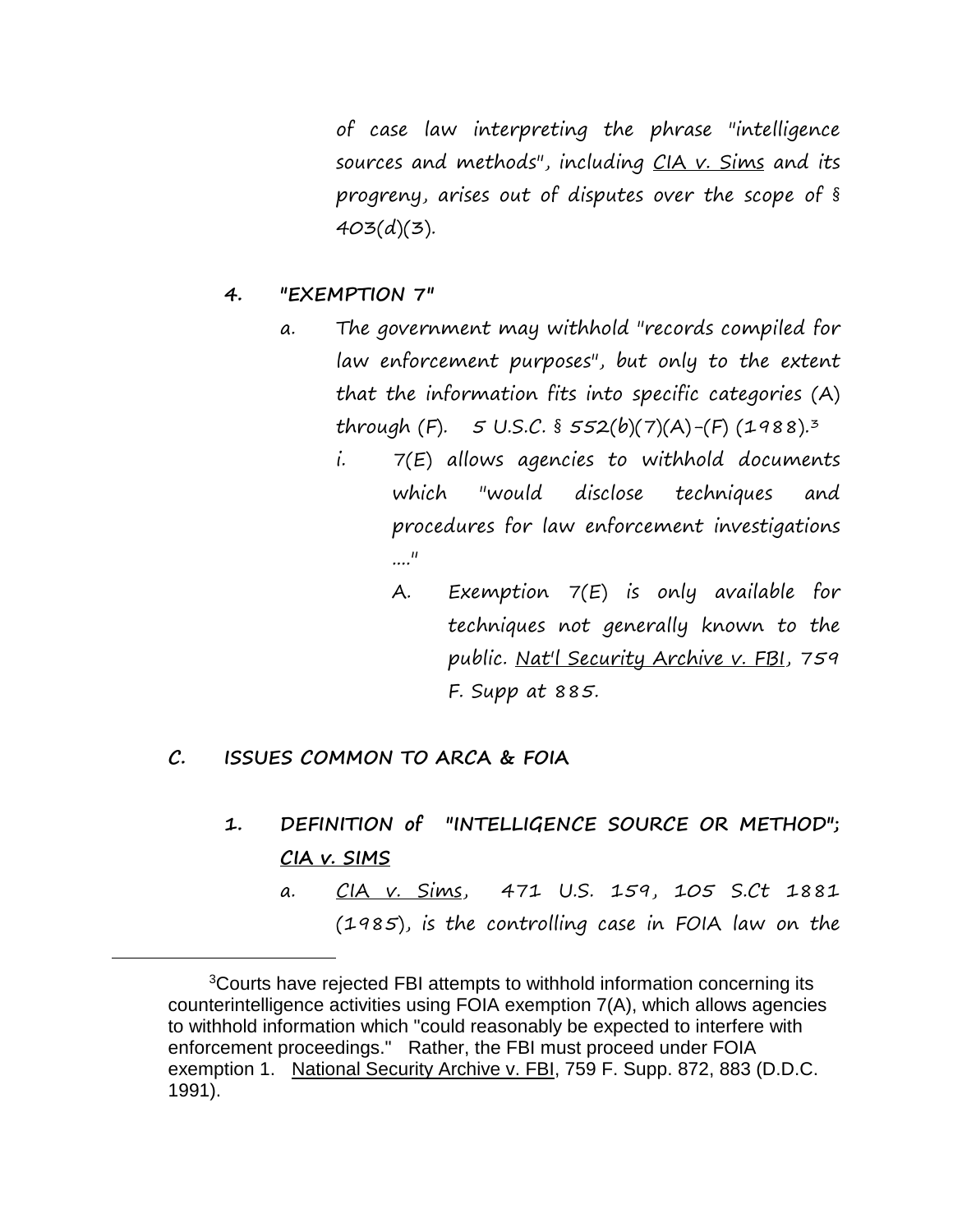definition of "intelligence source or method".

- i. The <u>Sims</u> Court basically held that, under § 403(d)(3), the DCI has broad authority to protect all sources of intelligence information from disclosure. According to Justice Marshall's concurring opinion and evidenced by later federal district and circuit court interpretations of the decisions, the majority equated "intelligence source" with "information source". Thus, any source of information, including dictionaries, libraries, journals, television programs, etc... are "intelligence sources" that the DCI can withhold from FOIA requesters.
- ii. As the concurring opinion and several law review articles<sup>[4](#page-11-0)</sup> outline, the Court's broad definition of intelligence source severely limited the ability of FOIA requesters to obtain information about the CIA.
	- A. Fortunately, for purposes of ARCA, the Court relied heavily upon Congress'

i<br>I

<span id="page-11-0"></span> <sup>4</sup>See, Brent Filbert, "The CIA is Given Broad Powers to Withhold the Identities of Intelligence Sources", 54 U.M.K.C. L. Rev. 332 (1986); Mark Jordan, "Freedom of Information Act: CIA's Right to Nondisclosure Broadened by Liberal Definition of Intelligence Source", 25 Washburn L.J. 586 (1986); Jeffrey R. Godley, "Defining the CIA's 'Intelligence Sources' as an Exemption to the Freedom of Information Act", 9 W. New England L. Rev. 333 (1987).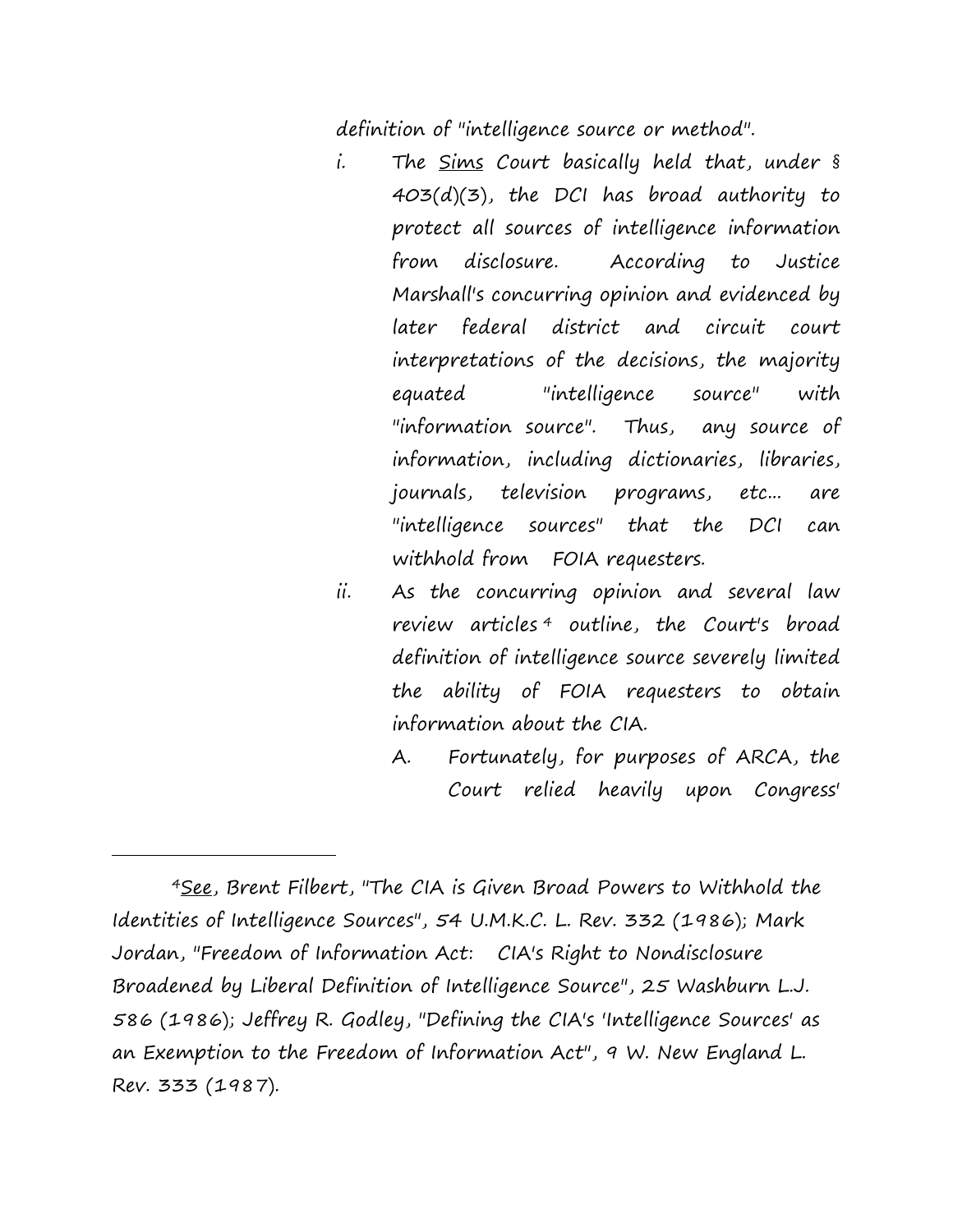intent in passing § 403(d)(3). The Sims decision rests upon the "plain meaning" of  $\S$  403(d)(3). In other words, the Court found that Congress vested very broad authority in the DCI to protect all sources of intelligence information from disclosure. Fortunately, ARCA supercedes all other statutes, including § 403(d)(3), and the Board can infer that Congress did not intend for the Board to defer to the DCI to the same extent as under  $\delta$  403(d)(3).

- B. The second half of the Sims decision, involving the "practical necessities of modern intelligence gathering", is more relevant for the Board's purposes. The majority agreed with the CIA's position that intelligence (information) sources are extremely diverse and include public and "innocuous" information. Id.
- b. In Fitzgibbon v. CIA, 911 F.2d 755 (D.C. Cir. 1990), the court accorded substantial deference to the agency determination of whether information needs to be protected as a source or method. The case is significant because it addressed a number of specific issues:
	- i. Previously disclosed material is still a source.
	- ii. "Nonsensitive" information from private citizens or other open contacts is still a source.
	- iii. "Basic & innocent" methods shall be protected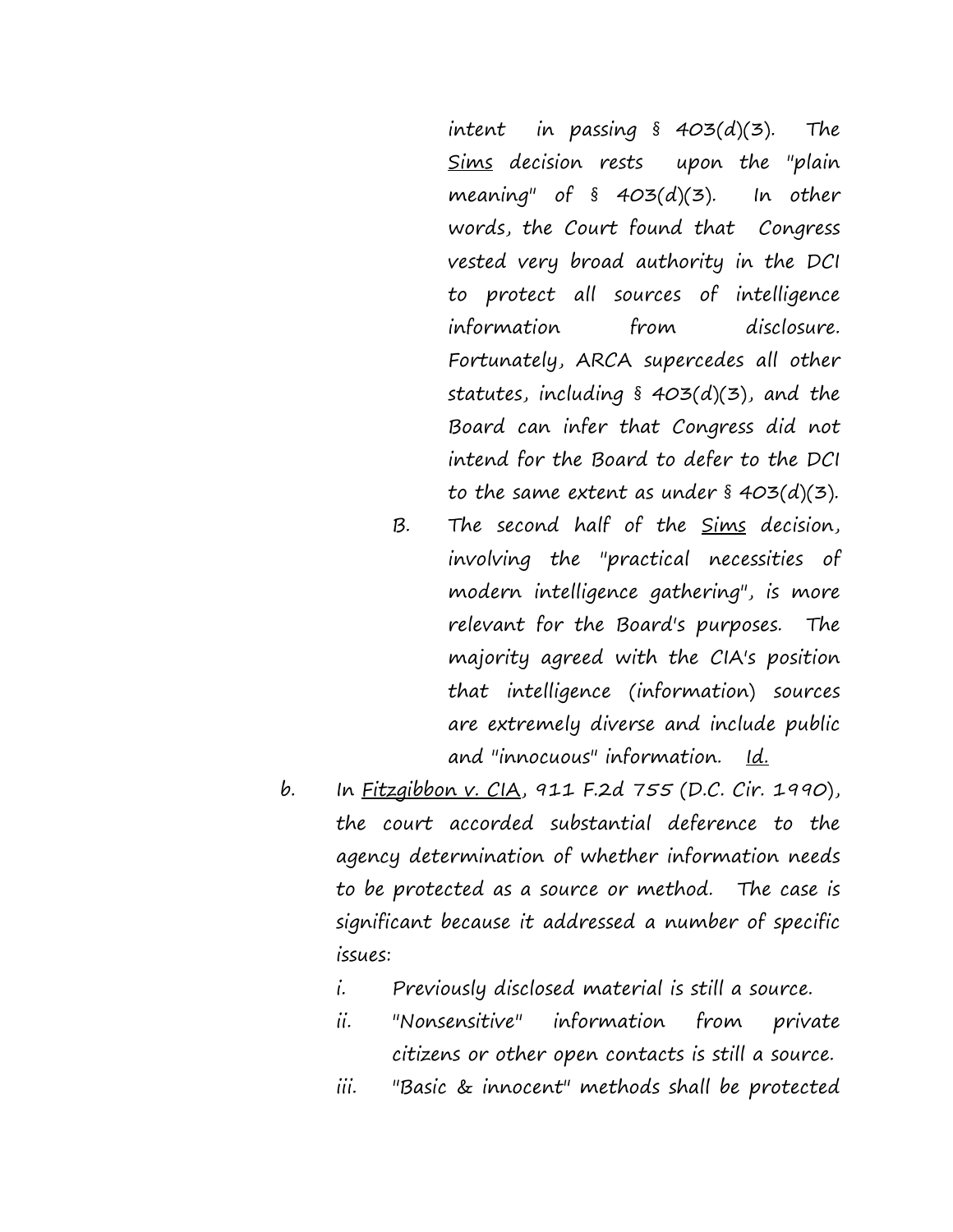as sources, including physical surveillance, interviewing or examination of airline manifests.

- iv. Station locations are protected, even where Congress previously disclosed the information.
	- A. Fitzgibbon left open the question as to whether legislative disclosures could bind the executive branch.
	- B. Later cases indicate that Congress cannot bind the executive branch in such situations.
- c. In Weissman v. CIA , 565 F.2d 692 (D.C. Cir. 1977), the court held that the directive in § 403(b)(3) that the CIA protect its sources is especially broad, protecting not only the name of the source, but to the extent the Agency considers reasonable to protect the source, the nature and type of information supplied. Id. at 694.
- **2. AGE of RECORD**
	- a. In the FOIA context, the age of the record in question is a relevant, but not determinative, factor for courts to consider in deciding whether to require disclosure of a document. If a document is quite old, an agency's argument that release of the information will harm national security is subject to more scrutiny than if the document is recent. Powell v. United State Dep't of Justice, 584 F. Supp. 1508, 1517 (N.D. Cal. 1984). However, the overwhelming majority of courts have held that agencies can withhold dated information. See, e.g.,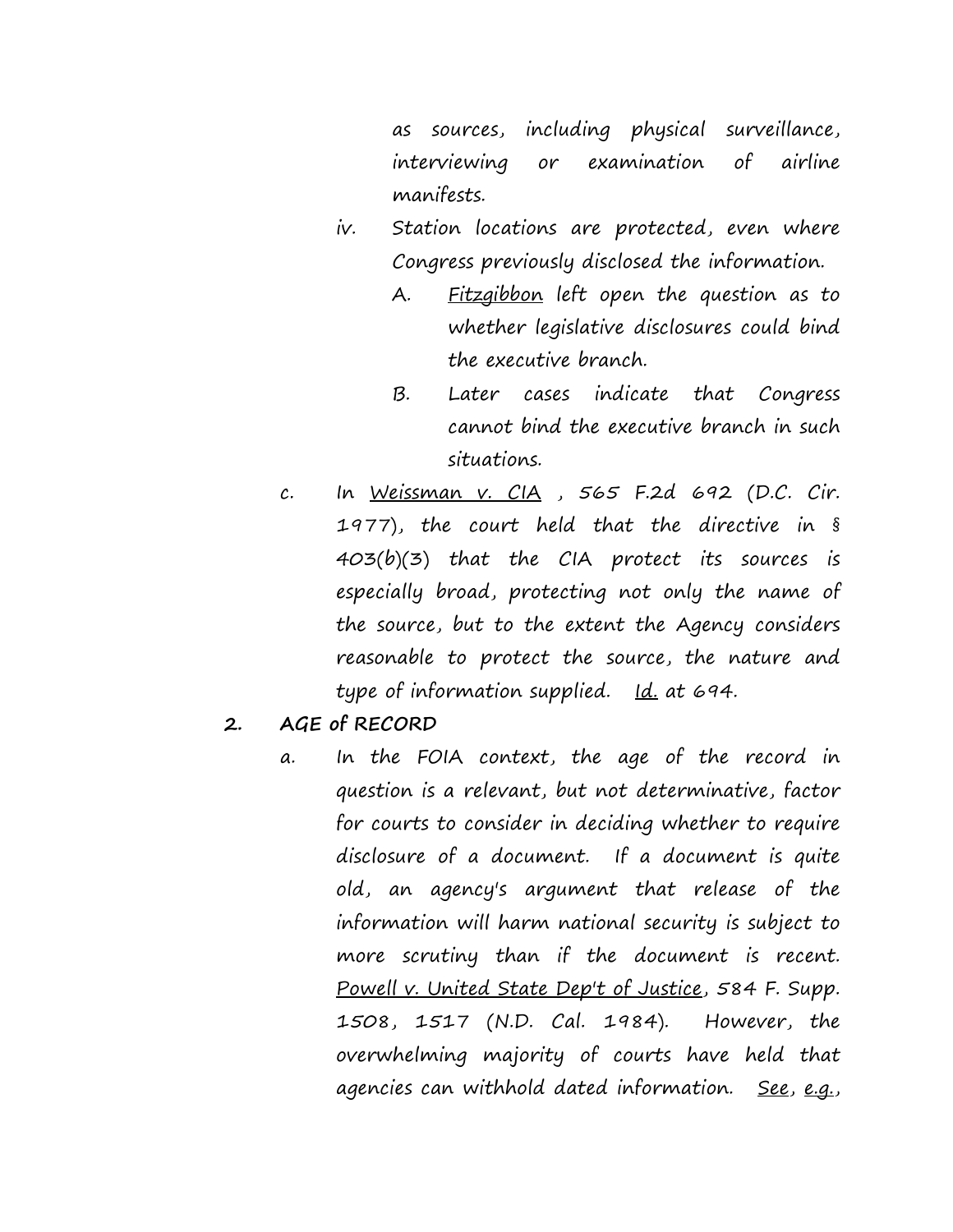CIA v. Sims, 105 S.Ct. at 177; Fitzgibbon v. CIA, 911 F.2d at 764; McDonnell v. United States, 4 F.3d 1227, 1243-45 (3d Cir. 1993).

- b. The CIA's position in FOIA cases has been that the legislative history of §403(d)(3) combined with the Sims decision allow the CIA to protect sources and methods no matter how old the information may be.
- c. The Executive Order 12356 currently in effect, states that "information shall be classified as long as required by national security considerations" and time frames no longer trigger automatic declassication. § 1.4(a).President Clinton's Executive Order may change this and state a presumption that the government should release all documents over 25 years old.
- d. The legislative history to ARCA indicates that the Board should consider the age of the record in question to determine whether it is appropriate for immediate release or postponement.

#### **3. RELEVANCE of PUBLIC DISCLOSURE**

a. The Board may not postpone information which has been "officially disclosed". ARCA  $\S$  6(1)(b). In the FOIA context, courts have defined "official disclosure" quite narrowly, so that under FOIA, unless an agency's current officials make "official disclosures", the agency may withhold the information. Some of these decisions are discussed below. The effect of these decisions is that agencies can withhold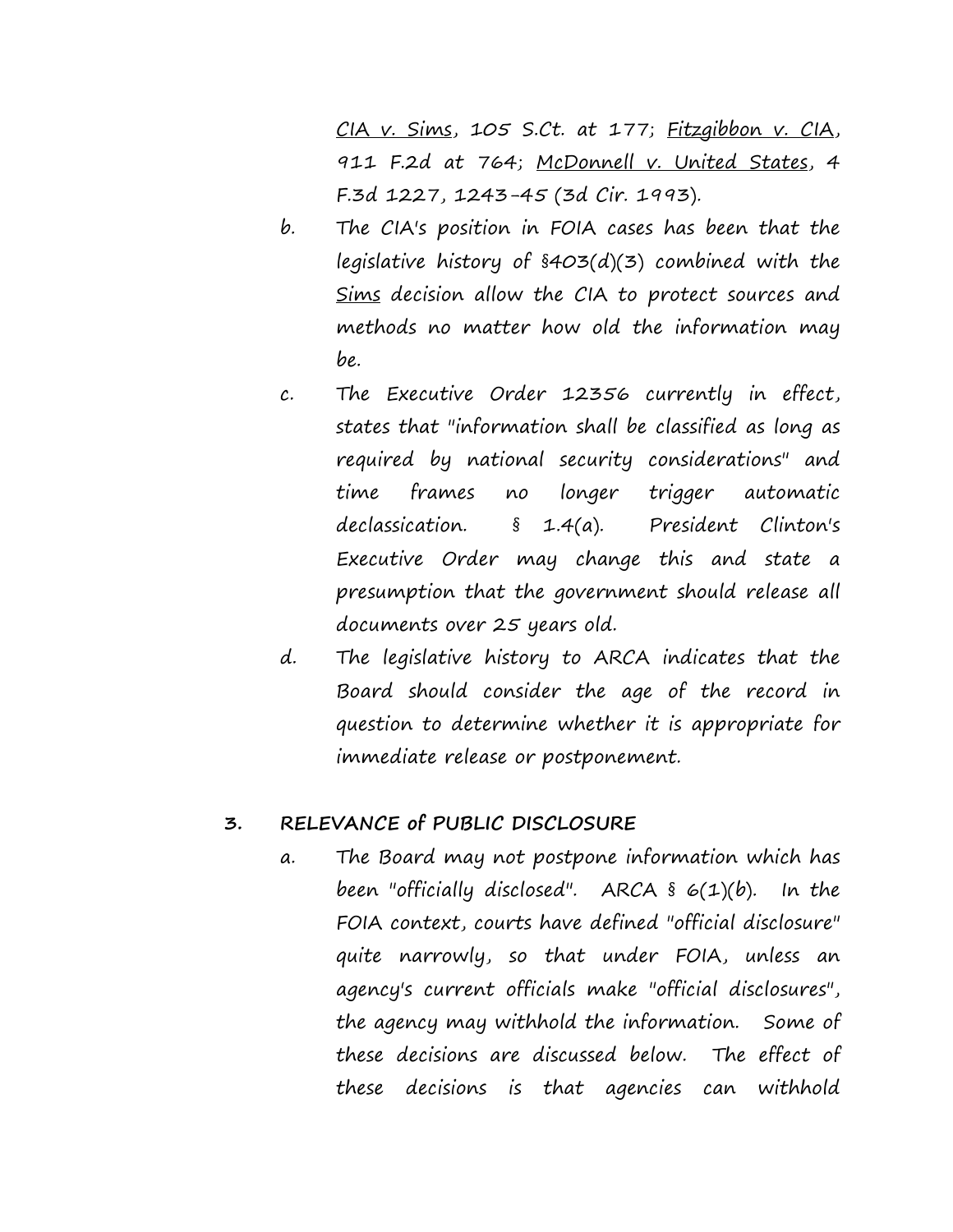information from FOIA requesters that is already quite public.

However, ARCA's legislative history seems to indicate that if the Board finds that an agency's use of a particular source or method is already well-known to the public, the information should not be postponed on the grounds that it is a source or method. See, S. Rep. No. 328, 102nd Cong., 2nd Sess. 28 (1992), 1992 U.S.C.C.A.N. 2977. The legislative history uses the following example: the public is now aware that the Mexico City Soviet Embassy was bugged during Oswald's visit. Presumably, the Board should release this information despite the fact that it has not been officially disclosed.

On the other hand, Congress used the phrase "official disclosure" in ARCA. The choice of this language may indicate that Congress intended for the Board to carefully scrutinize the effect of an agency's official disclosure, even where that information may be "well-known to the public".

Finally, Congress may have been attempting to adopt a middle ground, as reflected in the Washington Post v. Dept. of Defense decision. 766 F. Supp.  $1, 8$  (D.D.C. 1991). In this opinion, the court held that the existence of information in the public domain is **relevant to the continued classified**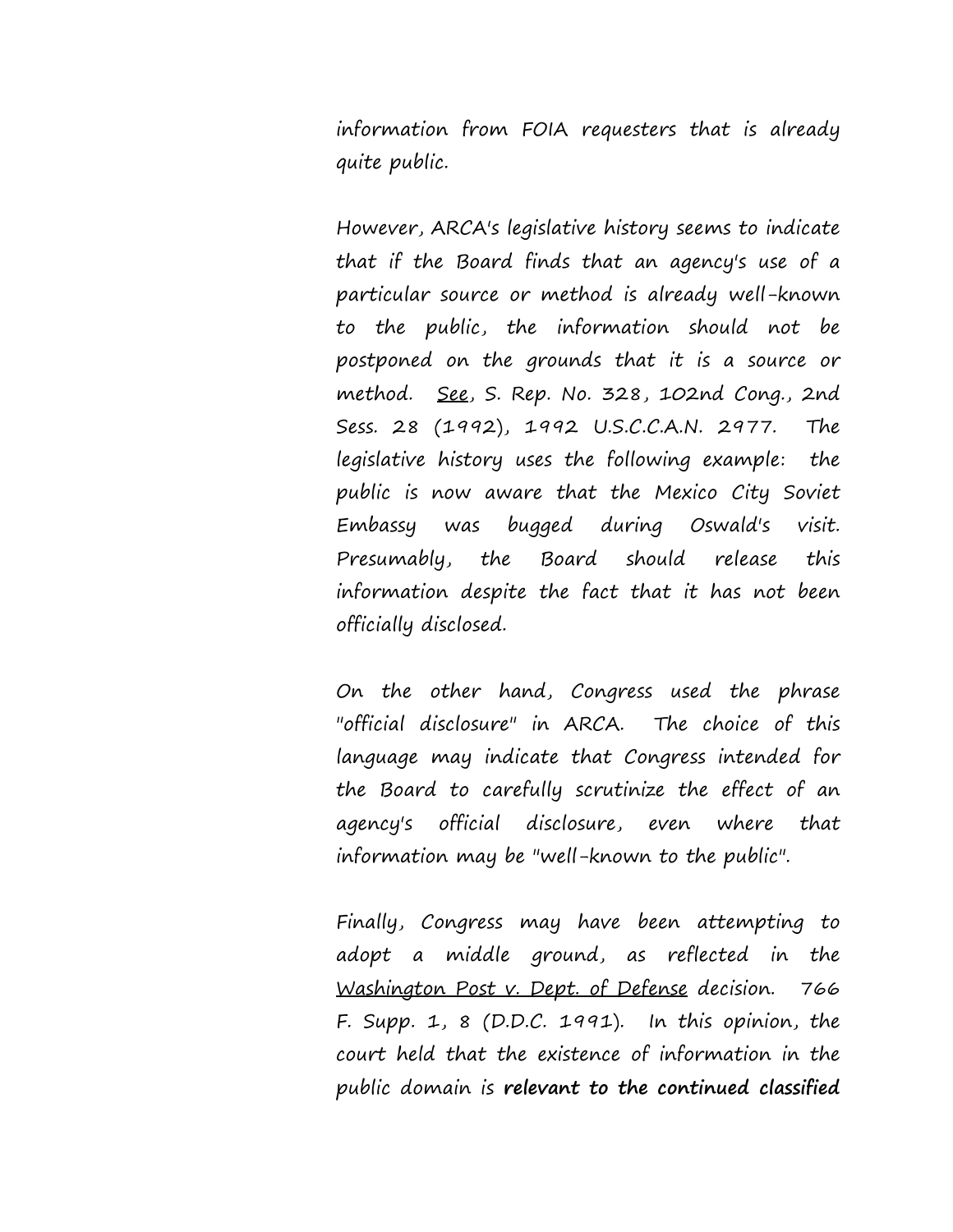**status of the documents** in that it calls into question the agency decision that release would damage national security.

- b. FOIA: cases on "official disclosure"
	- i. D.C. Circuit's 3 part test for "official acknowledgements"
		- A. information requested must be as specific as information previously released;
		- B. information requested must match information previously disclosed;
		- C. information requested must already have been made public through an official and documented disclosure. Fitzgibbon v. CIA, 911 F.2d 755, 765 (D.C. Cir. 1990).

## ii. Prior Official Release of Similar Information

- A. Prior public disclosure of similar information is not an "official disclosure" for purposes of FOIA. Afshar v. Dept. of State, 702 F.2d 1125, 1130 (D.C. Cir. 1983).
	- 1. In Afshar, that court held that the CIA's prior acknowledgment of the existence of an intelligence relationship with SAVAK (Iranian intel. agency) did not require the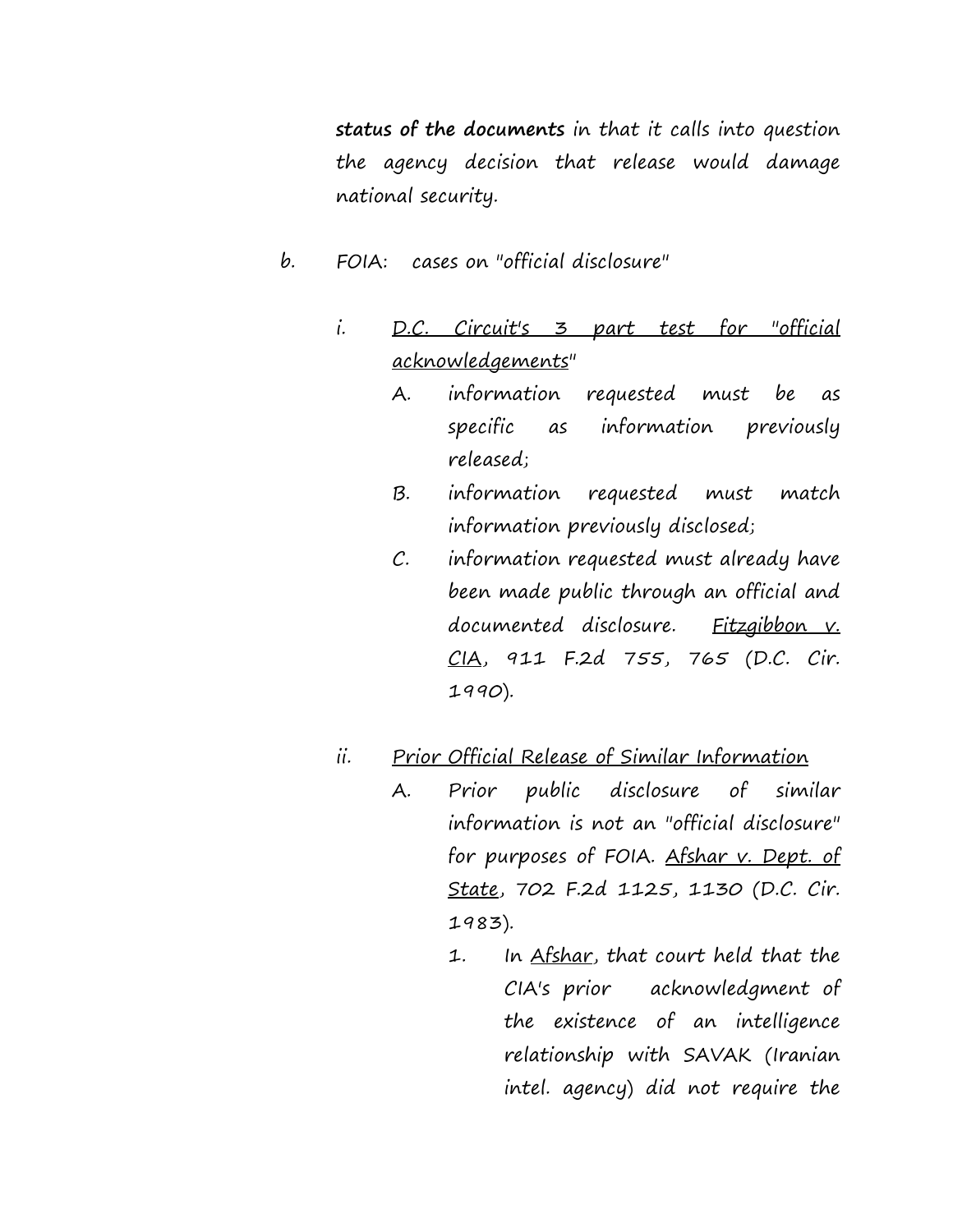Agency to release additional information. The court found that even where the relationship was generally known, releasing records of particular contacts might provide new and damaging information regarding the extent and nature of the liaison. Id. at 1130.

B. But, government disclosures at an "off the record" press briefing probably qualifies as an "official disclosure". Lawyers' Committee for Human Rights v. INS, 721 F. Supp. 552, 569 (S.D.N.Y. 1989)., reh'g denied, ... (S.D.N.Y. 1990).

#### ii. Widespread Media and Public Speculation

A. Even if information is the subject of widespread media and public speculation, agencies do not waive their rights to withhold the information from FOIA requesters, as "new" official acknowledgement may damage the national security. For instance, foreign governments can ignore unofficial leaks and public surmise, but they may be harmed if the CIA officially discloses that they cooperated with the CIA. Afshar v. Dept. of State, 702 F.2d at 1131. In Phillippi v. CIA, 655 F.2d 1325 (D.C.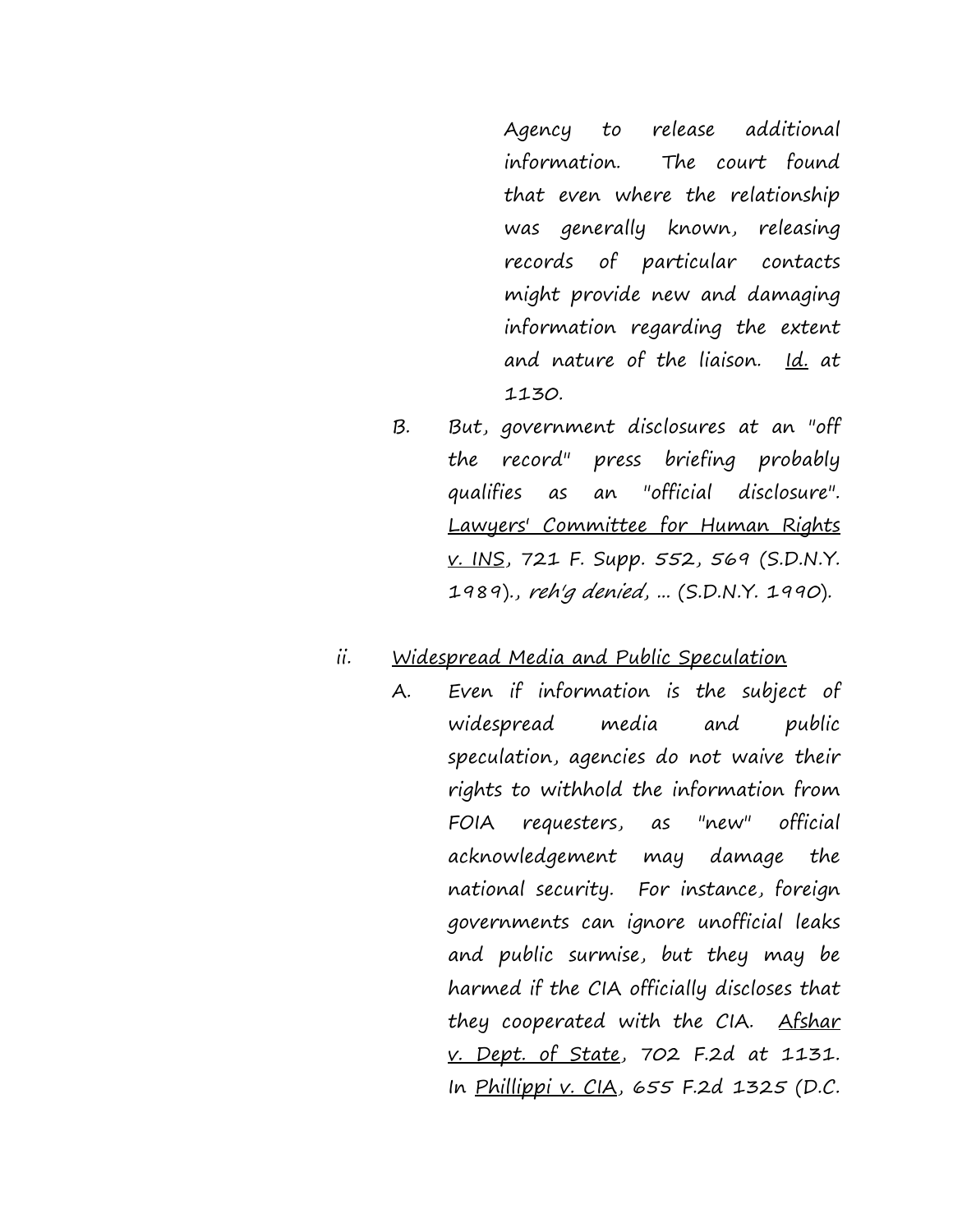Cir. 1981), the court found that face-saving may be as important as substance in the world of international diplomacy. Finally, lack of official disclosure can leave foreign intelligence services guessing as to whether information is true. Military Audit Project v. Casey, 656 F.2d 724, 741-45 (D.C. Cir. 1981).

B. The fact that information is in the public domain does not eliminate the possibility that further disclosures can harm sources, methods and operations, especially given that foreign governments change. Fitzgibbon v. CIA, 911 F.2d at 766.

#### iii. Publications by Former Agents and Officials

- A. Books authored by former CIA agents and officials, even if submitted to the CIA for prepublication review, are not generally held to be "official disclosures". Afshar v. Dept. of State, 702 F.2d at 1133.
- B. The CIA seeks to avoid foreign government retaliation for CIA "conscious and official exposing of their intelligence services and the CIA's links therewith." Id. at 1134. Prepublication approval by the Agency is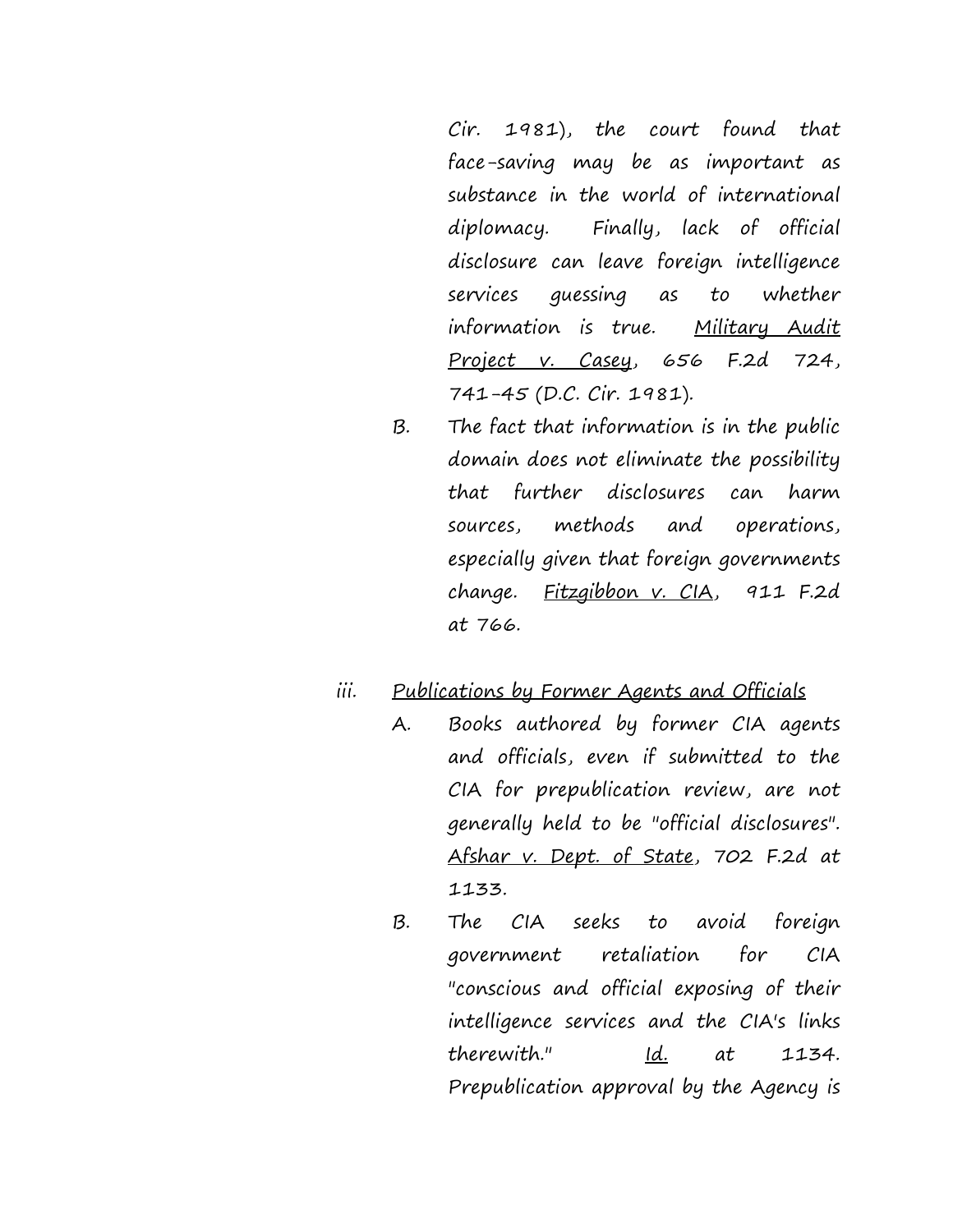not the same as an official disclosure.

#### iv. Library Archive Papers

A. In Holland v. CIA, need cite (D.D.C. 1992), library archive papers that were not acknowledged by the CIA were not "official and documented disclosure[s]".

#### v. Disclosure of CIA Station Locations

A. The public is often aware of the location of CIA stations. However, the CIA does not officially disclose the location of its stations. The CIA claims that officially acknowledging the existence of specific activities in specific foreign countries would lead to retaliation, with "obvious" effect upon the nation's foreign relations and national security. Afshar v, Dept. of State, 702 F.2d at 1133, fn. 12 (from CIA affidavit to court).

# **4. DEFINITION of "PUBLIC INTEREST" for use in balancing test**

a. ARCA prioritizes the right of the public to be informed about U.S. government activities over the need to protect national security information from disclosure. This priority is reflected in the "clear and convincing" standard that Congress directed the Board to use in applying the balancing test of §6.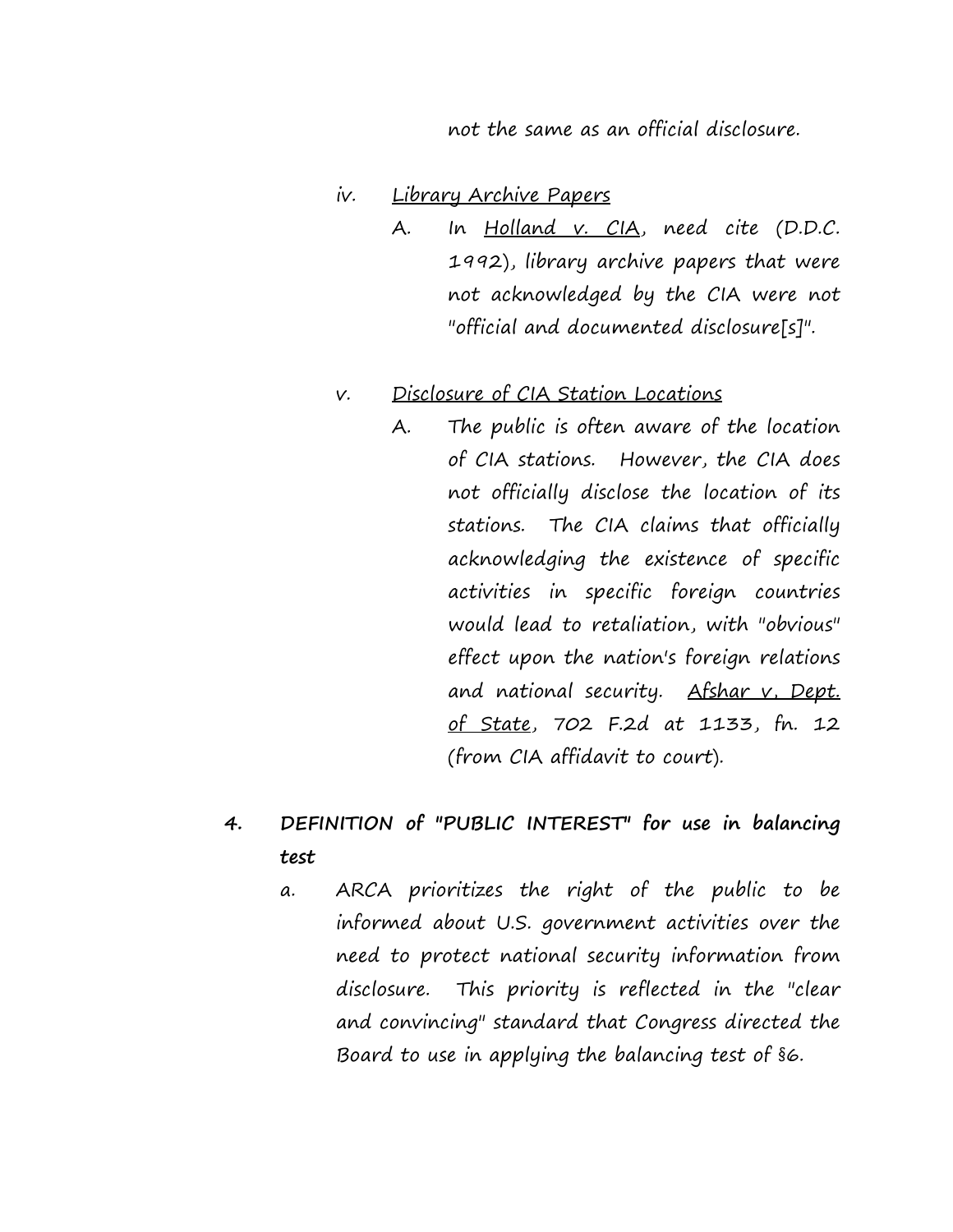- **5. SENSITIVE NATURE of INFORMATION RE: U.S. INTELLIGENCE AGENCY COOPERATION WITH FOREIGN GOVERNMENTS AND FOREIGN INTELLIGENCE**
	- a. The Afshar case, discussed in the "official disclosure" section above, provides a good discussion of issues involved with disclosing the existence and nature of relationships b/t U.S. intelligence agencies and foreign governments and/or their intelligence services.

#### **6. EMBARRASSMENT TO AGENCY**

a. In the FOIA context (and thus, certainly for purposes of ARCA), an agency may not invoke the national security exemption solely to avoid embarrassment to the agency. McDonnell v. U.S., 4 F.3d 1227, 1245 (3d Cir. 1993).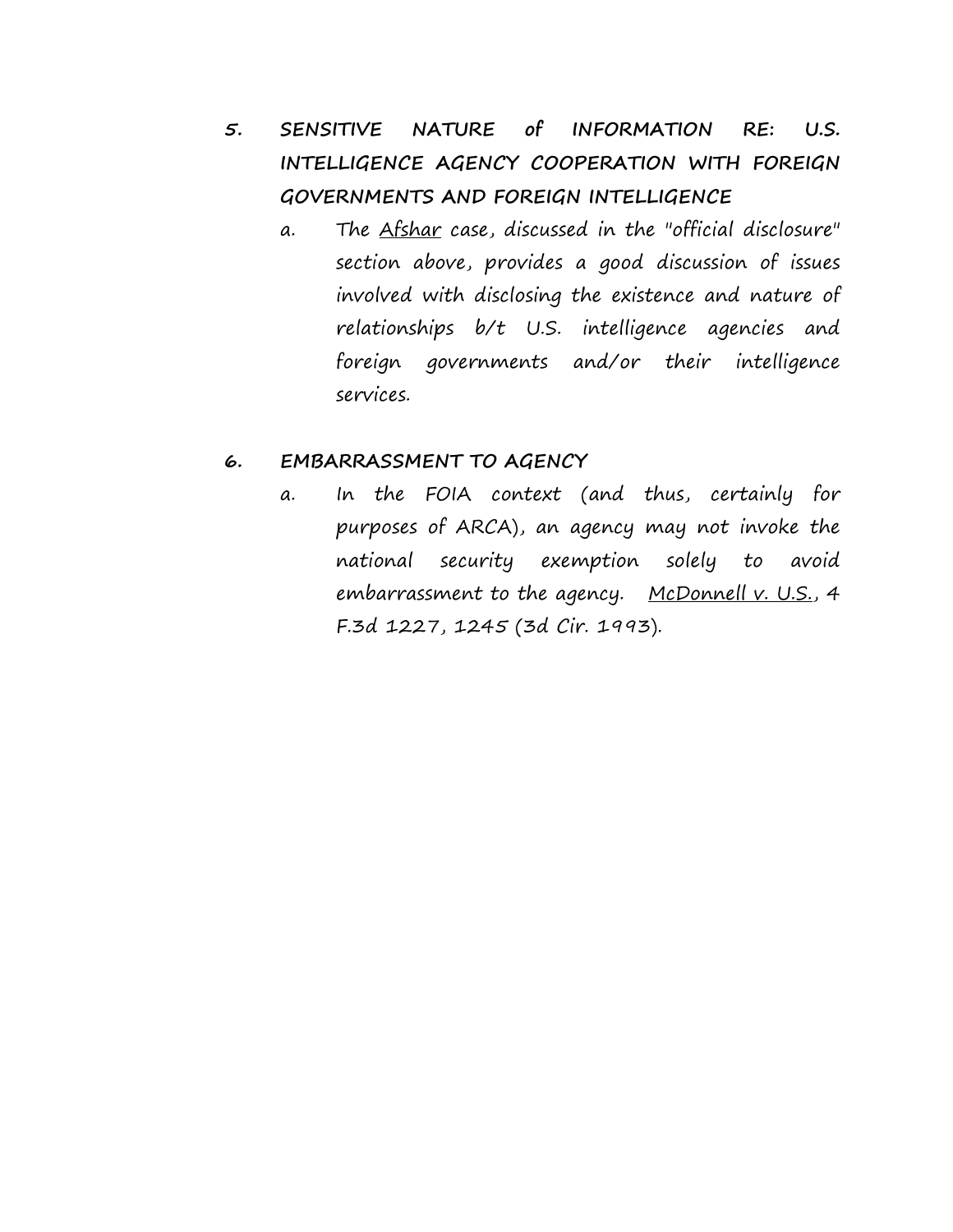- **2. FOIA**
	- a. CIA v. Sims**,** 471 U.S. 159, 105 S.Ct. 1881 (1985) (interpreting  $50$  U.S.C. §  $403(b)(3)$ ), granted the CIA broad authority to decide what qualifies as a source or method in responding to FOIA requests.
		- i. Sims broadly defined "intelligence source": to include all or virtually all information sources used by the CIA, including "innocuous" sources such as newspapers...public libraries, road maps and phone books. Id. at 191 (J. Marshall, concurring).
		- ii. not up to the judiciary to decide whether sources or methods should be disclosed. Sims
		- iii.  $CIA$  v. Sims, 471 U.S. 159 (1985) gives the Director of the CIA enormous authority to withhold information from FOIA requests
			- a. broadly defines "intelligence sources and methods"
			- b. CIA need not meet any of the substantive requirements of the first exemption in order to avoid disclosing allows the DCI to "protect intelligence sources and methods from unauthorized disclosure."

#### <u>exemption</u> (b)(1)

- 2. <u>procedure</u>:
	- a. agency has burden of showing requested document was classified according to the procedures set forth by the Executive Order.
		- i. proper classification, from Ray v. Turner, 468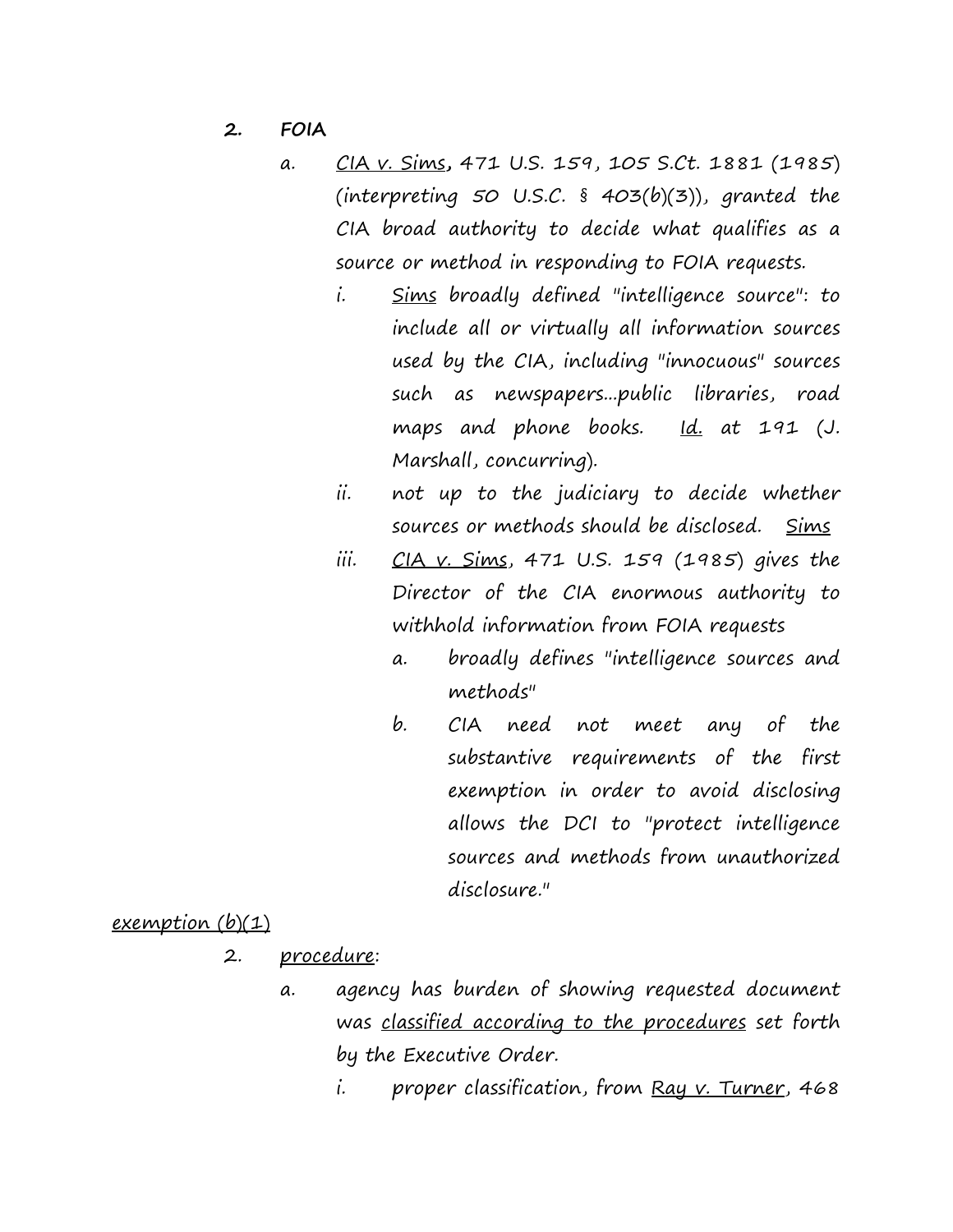F. Supp. 730 (D.D.C. 1978), aff'd, 587 F.2d 1187 (D.C. Cir. 1979).

- A. proper official classified
- B. classified at proper time
- C. classified segments conspicuously marked
- D. non-classified segments segregated, if possible.
- E. must have procedures for review and declassification
- b. agency must also show that disclosure could prejudice national security
	- i. agency must indicate harm that would result from disclosure. See, Maroscia v. Levi, 569 F.2d 1000 (7th Cir. 1977).
		- A. could include:
			- 1. serious diplomatic reprisal from a foreign government
			- 2. loss of intelligence collection operation
			- 3. exposure of secret agent